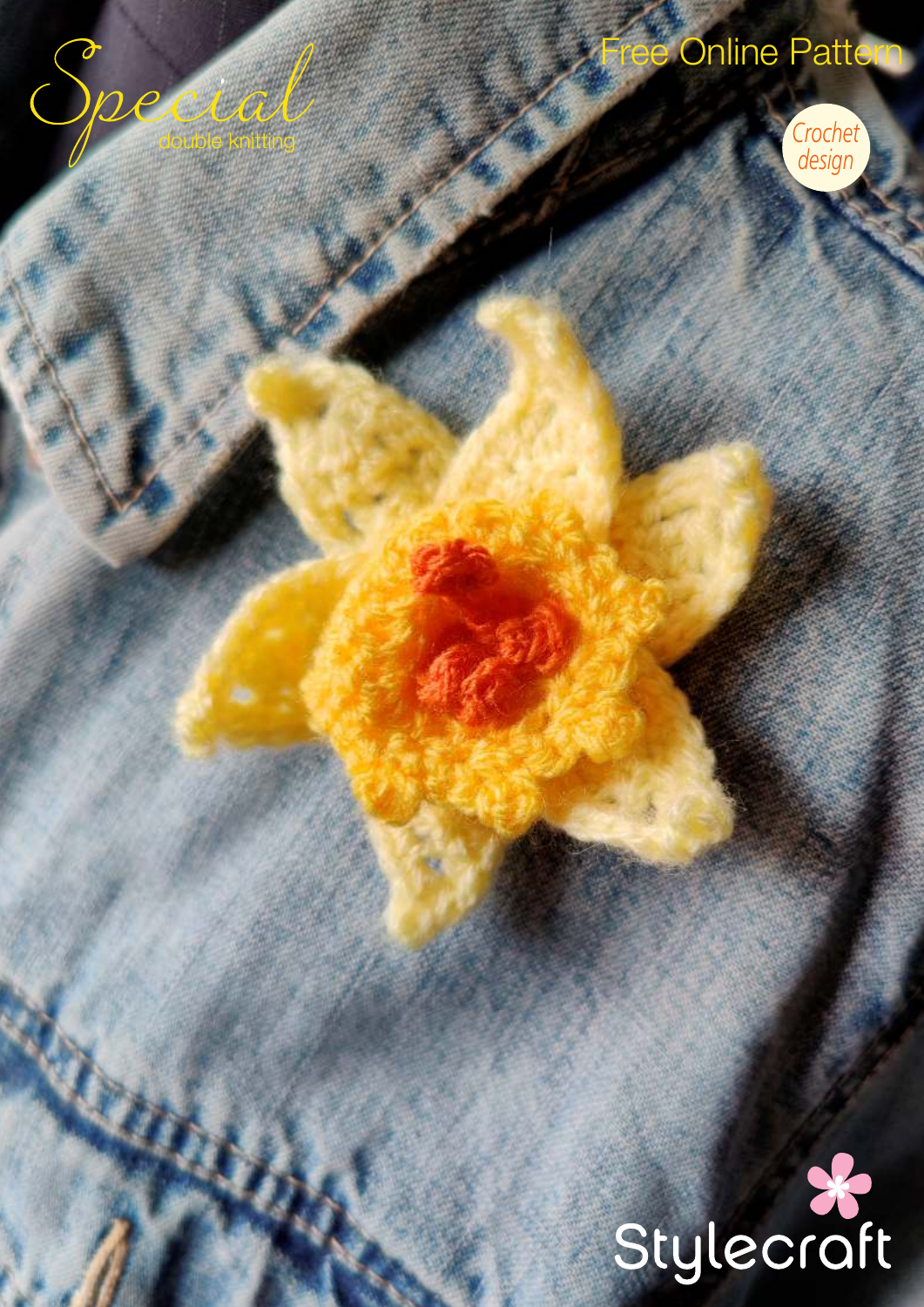# **Marie Curie Crochet Daffodil in Stylecraft Special DK**

# **MEASUREMENTS**

| <u>MEAVOREMENTU</u>       |                   |  |
|---------------------------|-------------------|--|
| <b>Depth of Trumpet</b>   | 4cm               |  |
|                           | $1\frac{1}{2}$ in |  |
| From Petal point to petal | 10cm              |  |
| point                     | 4 in              |  |

# **YOU WILL NEED**

| <b>Special DK</b>        | 15g Trumpet in Citron 1263<br>20g Petals in Lemon 1020<br>5g Stamens in Spice 1711                                                                                                  |
|--------------------------|-------------------------------------------------------------------------------------------------------------------------------------------------------------------------------------|
| <b>Alternative Yarns</b> | Life DK, Naturals, Bamboo+Cotton DK, Naturals<br>Organic Cotton, Bellissma DK If using an alternative<br>yarn, please check the meterage as the number of balls<br>needed may vary. |

3mm (UK 11, US C/2) crochet hook. Stitch marker. Brooch or Safety pin. Darning/yarn needle.

# **ABBREVIATIONS**

| $ch(s)$ chain(s)         |  |
|--------------------------|--|
| cm(s) centimetres        |  |
| <b>dc</b> double crochet |  |
| $in(s)$ lnch(es)         |  |
|                          |  |

**st(s)** stitch(es) **tr** treble **tr2tog** work 2 trebles together **ws** wrong-side

**mm(s)** millimetre (s) **rs** right-side **sl st** slip st

The yarn amounts stated are based on average requirements and are therefore approximate.

**TENSION** 25sts and 12rows (rnds) to 10 cm, 4 in, in trebles on 3mm hook, or the size required to give the correct tension.

**It is essential to work to the stated tension to ensure the correct size of Daffodil and you should always crochet a tension square.**

If there are less sts and rows/rnds to 10cm, 4in, change to a finer hook if there are more sts and rows/rnds to 10cm, 4in, change to a larger hook.

Although every effort has been made to ensure that instructions are correct, Stylecraft cannot accept any liabilities.

**Stylecraft cannot accept responsibility for the result of using any other yarn.**

# **TRUMPET (make 1)**

Using 3mm hook and Citron make a magic ring (alternatively you could make 5ch and join with a sl st to make a ring).

#### **Tip: Leave a sewing length for making up.**

**1st Rnd (rs).** Work 8dc into ring, place stitch marker at end of rnd (move this marker to end of each rnd after every rnd to help keep track of your position). 8dc **2nd Rnd.** \*1dc in next dc, 2dc in next dc; rep from \* to end of rnd. 12dc

**3rd Rnd.** 1dc into each dc to end of rnd.

Rep 3rd once more.

**5th Rnd.** 1tr into each dc to end of rnd. 12tr

**6th Rnd.** \*1tr in next 2 tr, 2tr in next tr; rep from \* to end of rnd. 16tr

**7th Rnd.** \*2dc in next tr, 1dc in next tr (3ch, sl st in to dc just made) = PICOT; rep from \* to end of rnd, ending sl st in to first dc. 24dc, 8Picots Sew in end just fastened off.

# **PETALS (make 2- to create 6 petals)**

#### **First Petal**

Using 3mm hook and Lemon make 10ch and join with a sl st to make a ring.

(2ch counts as 1tr throughout) **Foundation Rnd (rs).** \*(2ch, 3tr, 2ch, sl st) in to ring; rep from \* once more, (2ch, 4tr) in to ring, turn. 3 Petals made. **\*\*1st Rnd.** Working on one Petal at a time only- work 2ch, 1tr in to next 4tr, turn. 5 tr **2nd Rnd.** 2ch, 1tr in to next tr, miss 1tr, 1tr in next 2tr, turn. 4tr **3rd Rnd.** 2ch, tr2tog, 1tr in last tr, turn. 3tr

**4th Rnd.** 2ch, miss 1tr, 1tr in last tr. 2tr Fasten off.

#### **Second Petal**

\*\*\*Rejoin yarn to next Petal and **ws** facing at top of 2ch. Work as given for first petal from \*\*.